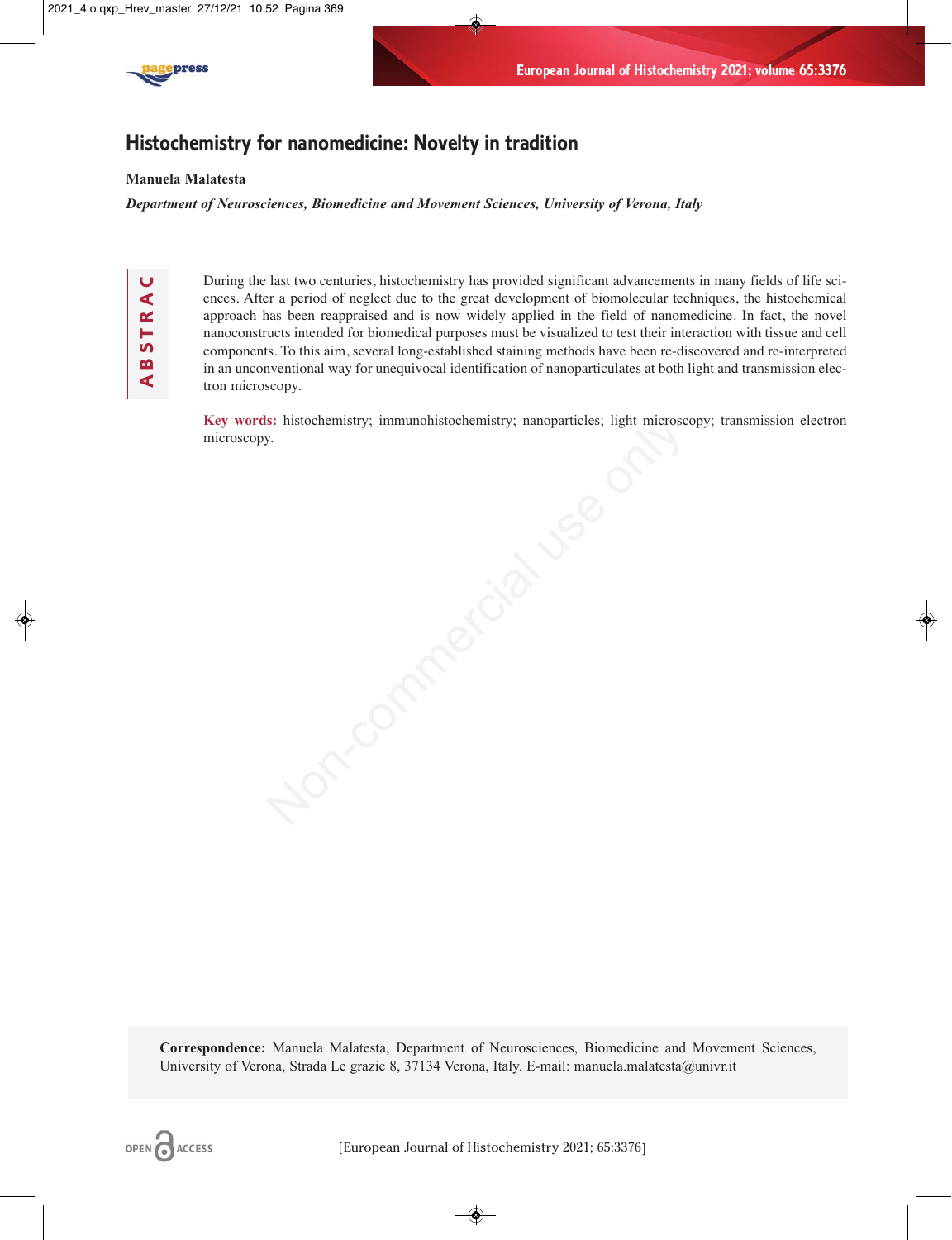

### **Introduction**

Since the pioneer book by Francois-Vincent Raspail in 1830,<sup>1</sup> histochemistry has been developing for about two centuries, playing a primary role in biological and medical research. By revealing *in situ* the molecular organization of cell and tissue, histochemistry has indeed provided significant advancements in the knowledge in many fields of life sciences.<sup>2,3</sup>

At the end of the last century, in parallel with the great development of biomolecular techniques, histochemistry has become progressively neglected, being perceived by non-histochemists as a merely descriptive and old-fashioned approach (the term histochemistry being "commonly perceived as an archaic term primarily associated with stains and staining techniques", in Raimond Coleman's words).4 However, fashions change and, during the last decade, histochemical techniques have been reappraised. In fact, the knowledge of the chemical composition and molecular interactions of chemical species in a biological system must be supported by the information on the location and dynamics of specific molecules in cells and tissues. Histochemistry is nowadays more and more oriented toward the detection of single molecules in the very place where their structural and functional roles are exerted.<sup>5</sup>

It is worth noting that histochemical stainings and techniques that were introduced in the first years of the  $20<sup>th</sup>$  century or even before are still routinely used as irreplaceable tools to detect different substances *in situ*. <sup>6</sup> The Perls' Prussian blue method was introduced in 18677 and still is the method of choice for visualizing iron; classical histochemical techniques to demonstrate the presence of lipids<sup>8</sup> or polysaccharides<sup>9</sup> are still popular; Von Kossa's method<sup>10</sup> to demonstrate the presence of calcium deposits in tissues was developed in 1901 and is presently employed to study the process of mineralization. Remarkably, its long-term impact on life sciences and medicine still places histochemistry at the research forefront in these disciplines. concentisty is how<br>adays more and deposition of single molecules in the error<br>
tion of single molecules in the very<br>
deposition of silver on the gold particles<br>
and decome visible under a standard bri<br>
st years of the 20<sup></sup>

As a matter of fact, classical histochemical methods have recently been applied in the relatively new and fast-developing field of nanomedicine where the novel nanoconstructs for biomedical purposes must be visualized to test their interaction with various biological systems (from cells in culture, to explanted tissues, to living animals $11-15$ ).

In the attempt to identify the nanoparticulates inside organs, tissues and cells, researchers re-discovered and re-interpreted in an innovative way several long-established staining methods for unambiguous identification of their molecular constituents at both light microscopy and transmission electron microscopy (TEM).

#### **Histochemistry for nanomedical research**

The most common method to make visible a nanoconstruct at light microscopy consists in loading/linking a fluorescent dye during the synthetic process. Fluorescently labelled nanoparticles may be visualized at both bright-field microscopy and TEM by applying the procedure of diaminobenzidine (DAB) photooxidation. This histochemical method was proposed by Maranto in 198216 to convert the fluorochrome signal into a stable reaction product visible at bright-field microscopy as a brownish pigment and at TEM as an electron dense granular precipitate. DAB photooxidation proved to be suitable for different types of nanoparticles conjugated with different fluorophores, allowing their detection in the intracellular milieu even after long time from their uptake.<sup>17-21</sup>

Fluorochrome labelling of nanoconstructs cannot sometimes be used due to technical or experimental reasons: *e.g.*, the rapid loss of the loaded fluorophore in the biological environment may

make the nanoparticles undetectable; or fluorophore addition may alter the original physicochemical properties; or high tissue autofluorescence is incompatible with fluorochrome labelling of the nanoparticles. In all these cases, histochemical staining techniques may provide suitable detecting solutions.

Iron-, gold- or, more generally, metal-based nanoconstructs are easily observed at TEM, due to their intrinsic electron density that makes them unequivocally recognizable in the biological environment (for a recent review see<sup>22</sup>). However, these nanoparticles have no intrinsic feature that may make them visible at light microscopy.

Prussian blue staining has frequently been used to visualize at bright field microscopy iron-based nanoparticles inside cultured cells or tissue slices.23-28 After treatment with an acidic solution of potassium ferricyanide, iron in the ferric state gives rise to a bright blue pigment called 'Prussian blue" (ferric ferrocyanide). The blue pigment can be transformed into a brown-stained product by irradiation with ultraviolet light: this is an especially convenient procedure to improve the detection of low number of iron-based nanoparticles.29 Gold nanoconstructs may be seen at light microscopy by applying the silver-enhancement technique: the deposition of silver on the gold particles makes them grow in size and become visible under a standard bright-field microscope.<sup>30-33</sup>

Organic nanoconstruct are especially difficult to detect especially at TEM, where they can hardly be discriminated from the cell or tissue environment, due to their low intrinsic electron density.

The critical-electrolyte-concentration Alcian blue method was originally proposed in 1975 by Schofield *et al*. to reveal glycosaminoglycans in tissue sections,<sup>34</sup> and was recently repurposed, in the frame of a nanomedical study, to label with high efficiency and specificity hyaluronic acid-based nanoparticles<sup>35</sup> inside cultured cells at both bright field microscopy (as a blue product) and TEM (as fine electron dense precipitates).36 Alcian blue has also been used to detect nanoscaled dendritic polyglycerol sulfate amine in liver after *in vivo* injection thanks to the affinity of this dye for the negatively charged sulfate groups.<sup>37</sup>

Various histochemical methods have been proposed to label lipid-based nanoparticles, depending on their chemical nature. Osmium tetroxide is an efficient, long-established fixative for lipid molecules thanks to its addition to the double carbon-carbon bonds of unsaturated fatty acids38,39 and can also be used as a "dye": the deposition of metallic osmium in the lipid-containing structures results in an intense brownish or black color at bright-field microscopy, and gives a marked electron density at TEM. Consequently, lipid-based nanoparticles have frequently been visualized by osmium tetroxide.21,40-44 Lipid nanoparticles have also been made visible at light microscopy by staining with PKH67: this is a fluorescent dye for specific and long-lasting labelling of cell membrane thanks to its long aliphatic tails that ensures stable incorporation into the lipid membrane regions.43,45 An interesting approach to allow visualization of liposomes in three-dimensional optical microscopy has been set up by Syed *et al*. 46: to solve the problem of lipid denaturation in cleared tissues, they developed cross-linkable tags that remain attached to the liposome surface in living organs but, when the tissue undergoes fixation, they become cross linked into the tissue, thus revealing the distribution of liposomes.

Rare-earth-based nanoparticles have been visualized at brightfield microscopy in both cultured cells and tissue slices by means of a chromogenic reaction with Chlorophosphonazo III, which gives rise to a blue product independently of the rare earth type, and can be quantitatively evaluated.47

Besides "classical" histochemical staining methods, immunohistochemistry too has been used to investigate nanoparticulates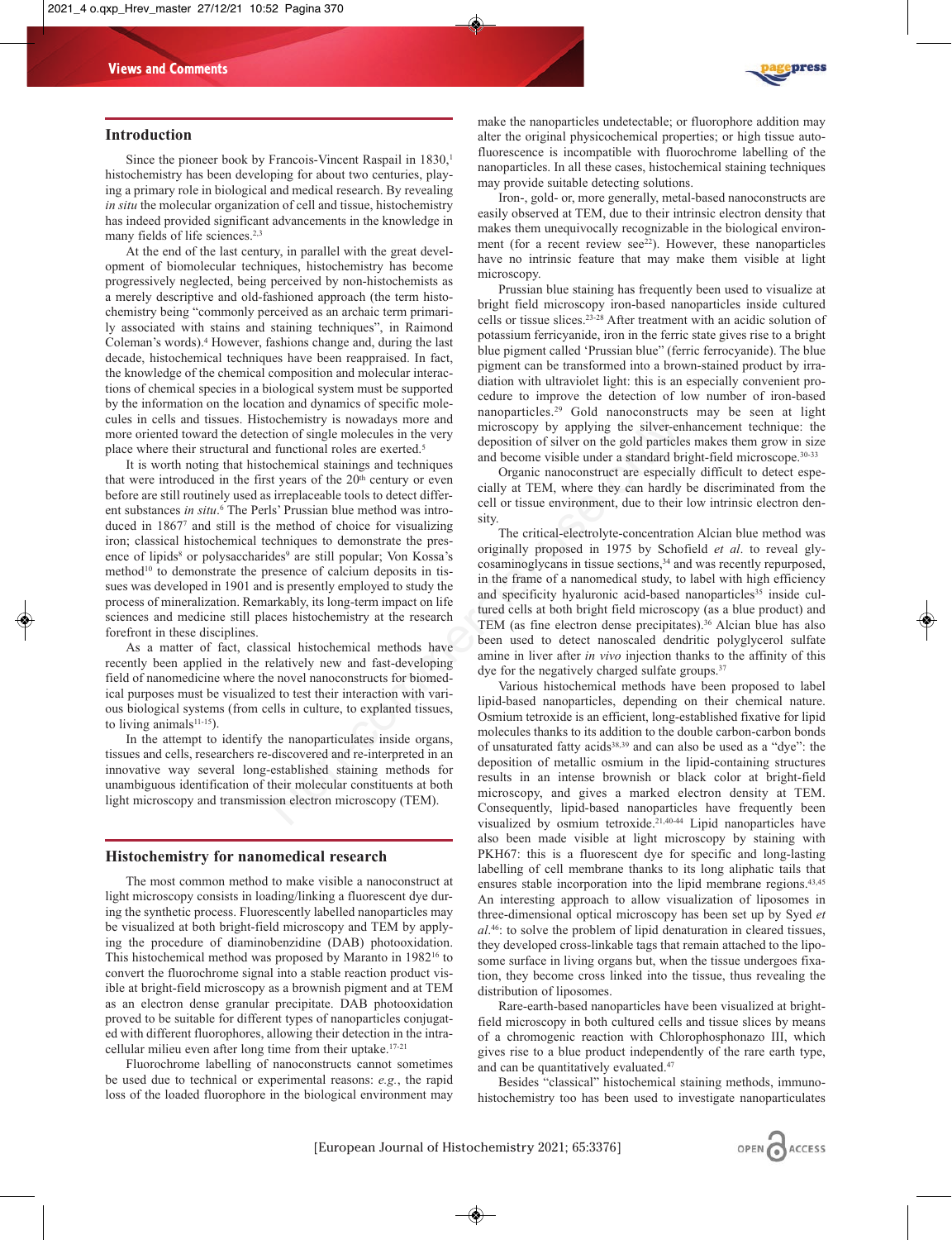

designed for biomedical applications. Immunogold labelling allowed the intracellular localization at TEM of nanocarriers loaded with digoxigening-containing DNA<sup>48</sup> as well as the unequivocal detection of nanovesicles by targeting membrane markers.49-51 Chitosan nanoparticles were detected at both fluorescence microscopy and TEM by immunolabelling the loaded drug, tracking also its release in the intracellular compartments.<sup>52</sup>

## **Concluding remarks**

The above examples are evidence that histochemistry is far from being outdated but still has many responses to give, even in cutting-edge research fields. In nanomedicine, histochemists will find stimulating challenges to test their skill and creativity: established staining techniques will surely find novel applications, and the innovative materials used to manufacture the nanoconstructs will encourage the development of original staining protocols.

Once again, histochemistry will prove to be alive and kicking.

## **References**

- 1. Raspail FV. [Essai de chimie microscopique appliquée à la physiologie, ou l'art de transporter le laboratoire sur le porteobjet dans l'étude des corps organisés].[Book in French]. Paris: Meilhac; 1830.
- 2. Wick MR. Histochemistry as a tool in morphological analysis: a historical review. Ann Diagn Pathol 2012;16:71-8.
- 3 Yadav V, Arif N, Singh VP, Guerriero G, Berni R, Shinde S, et al. Histochemical techniques in plant science: More than meets the eye. Plant Cell Physiol 2021;62:1509-27.
- 4. Coleman R. Histochemistry in the new millennium: a time to change our terminology? Acta Histochem 2000;102:241-6.
- 5. Pellicciari C, Biggiogera M. Histochemistry of single molecules. New York: Springer; 2017.
- 6. Coleman R. The impact of histochemistry A historical perspective. Acta Histochem 2000;102:5-14.
- 7. Perls M. [Nachweis von Eisenoxyd in gewissen Pigmenten].[Article in German]. Virchows Arch Path Anat 1867;39:42-8.
- 8. Daddi L. [Nouvelle méthode pour colorer la graisse dans les tissues].[Article in French]. Arch Ital Biol 1896;26:143-6.
- 9. McManus JFA. Histological and histochemical uses of periodic acid. Stain Technology 1948;23:99-108.
- 10. von Kossa J. [Über die im Organismus künstlich erzeugbaren Verkalkungen].[Article in German]. Beitr Path Anat 1901;29:163-202.
- 11. Carton F, Calderan L, Malatesta M. Incubation under fluid dynamic conditions markedly improves the structural preservation in vitro of explanted skeletal muscles. Eur J Histochem 2017;61:2862.
- 12. Khan A, Waqar K, Shafique A, Irfan R, Gul A. In vitro and in vivo animal models: The engineering towards understanding human diseases and therapeutic interventions. In: Barh D, Azevedo V, editors. Omics technologies and bio-engineering towards improving quality of life. Cambridge: Academic Press; 2017. p. 431-48.
- 13. Segeritz CP, Vallier L. Cell culture: Growing cells as model systems in vitro. In: Jalali M, Saldanha FYL, Jalali M, editors. Basic science methods for clinical researchers. Amsterdam: Elsevier; 2017. p. 151-72.
- 14. Corrò C, Novellasdemunt L, Li VSW. A brief history of organoids. Am J Physiol Cell Physiol 2020;319:C151-65.
- 15. Cappellozza E, Zanzoni S, Malatesta M, Calderan L. integrated microscopy and metabolomics to test an innovative fluid dynamic system for skin explants in vitro. Microsc Microanal 2021;27:923-34.
- 16. Maranto AR. Neuronal mapping: a photooxidation reaction makes Lucifer yellow useful for electron microscopy. Science 1982;217:953-5.
- 17. Malatesta M, Giagnacovo M, Costanzo M, Conti B, Genta I, Dorati R, et al. Diaminobenzidine photoconversion is a suitable tool for tracking the intracellular location of fluorescently labelled nanoparticles at transmission electron microscopy. Eur J Histochem 2012;56:e20.
- 18. Malatesta M, Zancanaro C, Costanzo M, Cisterna B, Pellicciari C. Simultaneous ultrastructural analysis of fluorochromephotoconverted diaminobenzidine and gold immunolabelling in cultured cells. Eur J Histochem 2013;57:e26.
- 19. Malatesta M, Pellicciari C, Cisterna B, Costanzo M, Galimberti V, Biggiogera M, et al. Tracing nanoparticles and photosensitizing molecules at transmission electron microscopy by diaminobenzidine photo-oxidation. Micron 2014;59:44-51.
- 20. Malatesta M, Grecchi S, Chiesa E, Cisterna B, Costanzo M, Zancanaro C. Internalized chitosan nanoparticles persist for long time in cultured cells. Eur J Histochem 2015;59:2492.
- 21. Costanzo M, Scolaro L, Berlier G, Marengo A, Grecchi S, Zancanaro C, et al. Cell uptake and intracellular fate of phospholipidic manganese-based nanoparticles. Int J Pharm 2016;508:83-91.
- 22. Malatesta M. Transmission electron microscopy as a powerful tool to investigate the interaction of nanoparticles with subcellular structures. Int J Mol Sci 2021;22:12789.
- 23. Stelter L, Pinkernelle JG, Michel R, Schwartländer R, Raschzok N, Morgul MH, et al. Modification of aminosilanized superparamagnetic nanoparticles: feasibility of multimodal detection using 3T MRI, small animal PET, and fluorescence imaging. Mol Imaging Biol 2010;12:25-34.
- 24. van Landeghem FK, Maier-Hauff K, Jordan A, Hoffmann KT, Gneveckow U, Scholz R, et al. Post-mortem studies in glioblastoma patients treated with thermotherapy using magnetic nanoparticles. Biomaterials 2009;30:52-7.
- 25. Bumb A, Regino CA, Egen JG, Bernardo M, Dobson PJ, Germain RN, et al. Trafficking of a dual-modality magnetic resonance and fluorescence imaging superparamagnetic iron oxide-based nanoprobe to lymph nodes. Mol Imaging Biol 2011;13:1163-72. 2014;59:44-51.<br>
20. Malatesta M, Greechi S, Chiess<br>
20. Malatesta M, Greechi S, Chiess<br>
20. Malatesta M, Greechi S, Chiess<br>
20. Costanzo C. Internalized chit<br>
21. Costanzo M, Sociaro L. Berlie<br>
21. Costanza M, Creachi S,
	- 26. van Tilborg GA, Cormode DP, Jarzyna PA, van der Toorn A, van der Pol SM, van Bloois L, et al. Nanoclusters of iron oxide: effect of core composition on structure, biocompatibility, and cell labeling efficacy. Bioconjug Chem 2012;23:941-50.
	- 27. Tefft BJ, Uthamaraj S, Harbuzariu A, Harburn JJ, Witt TA, Newman B, et al. Nanoparticle-mediated cell capture enables rapid endothelialization of a novel bare metal stent. Tissue Eng Part A 2018;24:1157-66.
	- 28. Ring HL, Gao Z, Sharma A, Han Z, Lee C, Brockbank KGM, et al. Imaging the distribution of iron oxide nanoparticles in hypothermic perfused tissues. Magn Reson Med 2020; 83:1750-9.
	- 29. Frank JA, Kalish H, Jordan EK, Anderson SA, Pawelczyk E, Arbab AS. Color transformation and fluorescence of Prussian blue-positive cells: implications for histologic verification of cells labeled with superparamagnetic iron oxide nanoparticles. Mol Imaging 2007;6:212-8.
	- 30. Rayavarapu RG, Petersen W, Ungureanu C, Post JN, van Leeuwen TG, Manohar S. Synthesis and bioconjugation of gold nanoparticles as potential molecular probes for light-